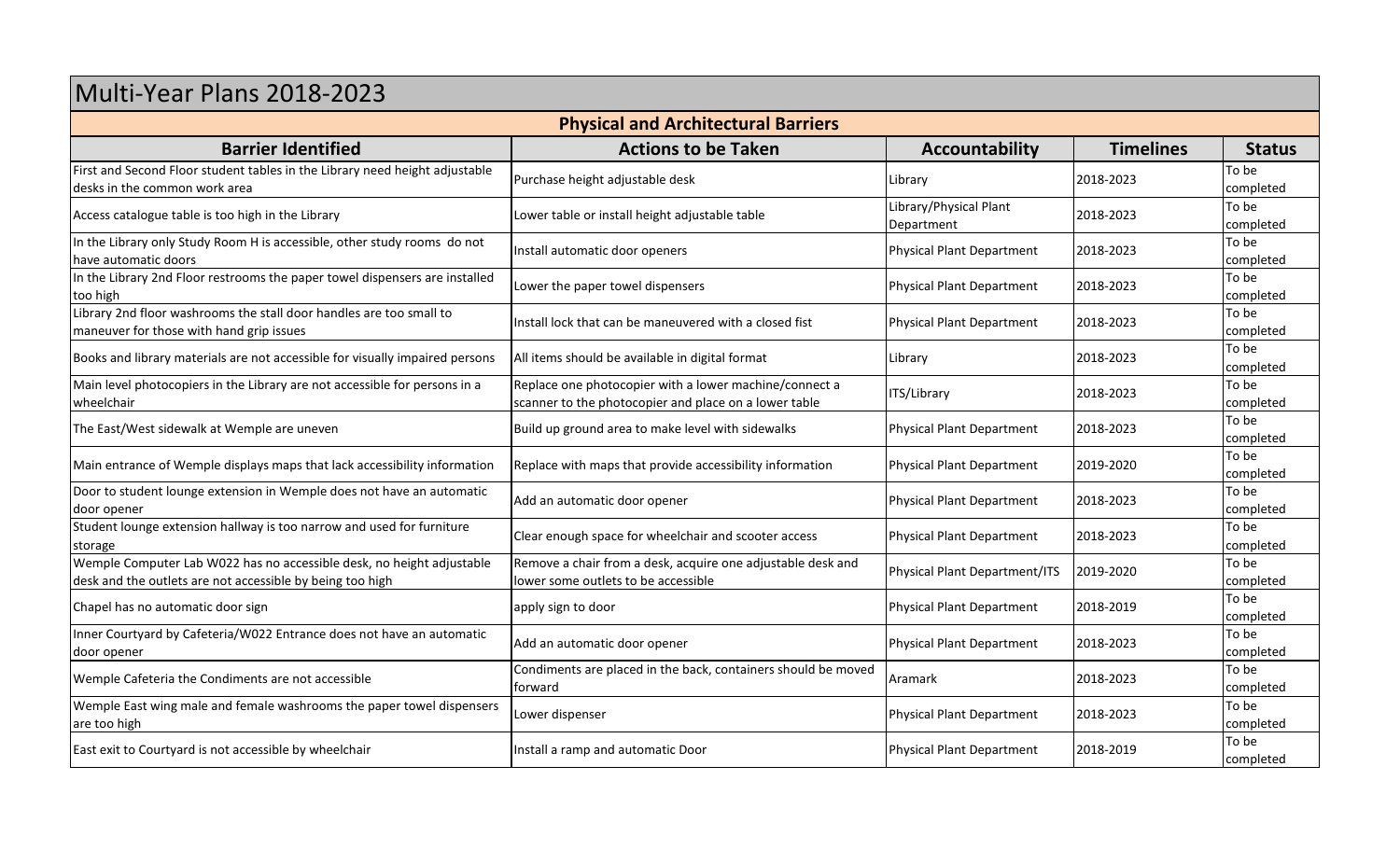| <b>Barrier Identified</b>                                                                                           | <b>Actions to be Taken</b>                                                                                                                                | Accountability            | <b>Timelines</b> | <b>Status</b>      |
|---------------------------------------------------------------------------------------------------------------------|-----------------------------------------------------------------------------------------------------------------------------------------------------------|---------------------------|------------------|--------------------|
| Wemple Courtyard area with picnic tables and gazebo are on grass and<br>inaccessible for chairs and scooters        | Install pathways                                                                                                                                          | Physical Plant Department | 2018-2019        | To be<br>completed |
| Condo 265 needs an accessible bedroom                                                                               | Renovate to add main floor bedroom                                                                                                                        | Physical Plant Department | 2018-2019        | To be<br>completed |
| Condo 265 ramp at front door needs repair                                                                           | Improve the accessibility ramp                                                                                                                            | Physical Plant Department | 2018-2019        | To be<br>completed |
| Condo 265 main floor washroom not accessible                                                                        | Renovate main floor washroom for accessibility                                                                                                            | Physical Plant Department | 2018-2019        | To be<br>completed |
| Labatt Hall needs an auto door opener for 2nd floor washroom                                                        | Install an automatic door opener                                                                                                                          | Physical Plant Department | 2018-2019        | To be<br>completed |
| Labatt Hall room 203 needs an auto door opener                                                                      | Install an automatic door opener                                                                                                                          | Physical Plant Department | 2018-2019        | To be<br>completed |
| Labatt Hall needs an auto door opener for east hallway to mail boxes                                                | Install an automatic door opener                                                                                                                          | Physical Plant Department | 2018-2019        | To be<br>completed |
| Stairwell in Labatt Hall does not have nosings installed so is dangerous to<br>those with depth perception issues   | Apply contrasting strips                                                                                                                                  | Physical Plant Department | 2018-2019        | To be<br>completed |
| LH 105A has a ramp that leads outside, needs an accessible door button                                              | Accessible door button                                                                                                                                    | Physical Plant Department | 2018-2019        | To be<br>completed |
| Lack of signage at the front of buildings indicating accessible entrances                                           | Install signs                                                                                                                                             | Physical Plant Department | 2018-2023        | To be<br>completed |
| Ensure all classrooms have an accessible seating spot and that podiums are<br>placed in such a way to be accessible | Ensure no chairs are placed there, perhaps place accessible<br>symbol on the desk. Also ensure podiums have space to move<br>around for wheelchair access | Physical Plant Department | 2019-2020        | To be<br>completed |
| Epworth Houses need a lowered counter space in the kitchen                                                          | Lower kitchen counter                                                                                                                                     | Physical Plant Department | 2017             | To be<br>completed |
| King's Center nosings on south east entrance to pit are worn out                                                    | Replace nosings                                                                                                                                           | Physical Plant Department | 2018-20203       | ongoing            |
| No height adjustable desks in the Learning Commons and Lounge Areas in<br>the King's Center                         | Ensure there is at least one height adjustable desk                                                                                                       | Physical Plant Department | 2019             | To be<br>completed |
| King's Center Main area, lounges and learning commons do not have any<br>accessible outlets                         | Install some accessible power outlets                                                                                                                     | Physical Plant Department | 2018-2023        | To be<br>completed |
| King's Center Fire exit signs are suspended signs difficult to read (clear/see<br>through)                          | Place a border around signs                                                                                                                               | Physical Plant Department | 2018-2023        | To be<br>completed |
| KC 006 a height adjustable desk is located at front, right side of room &<br>awkward to access for a chair/scooter  | Move to front left of room as it will be easier to access for a<br>person using a chair                                                                   | Physical Plant Department | 2018-2023        | To be<br>completed |
| KC 004 Height adjustable desk is difficult to access, not enough space                                              | Moved to front row, but still awkward to access. Accessible desk<br>should be placed on the outside row.                                                  | Physical Plant Department | 2018-2023        | To be<br>completed |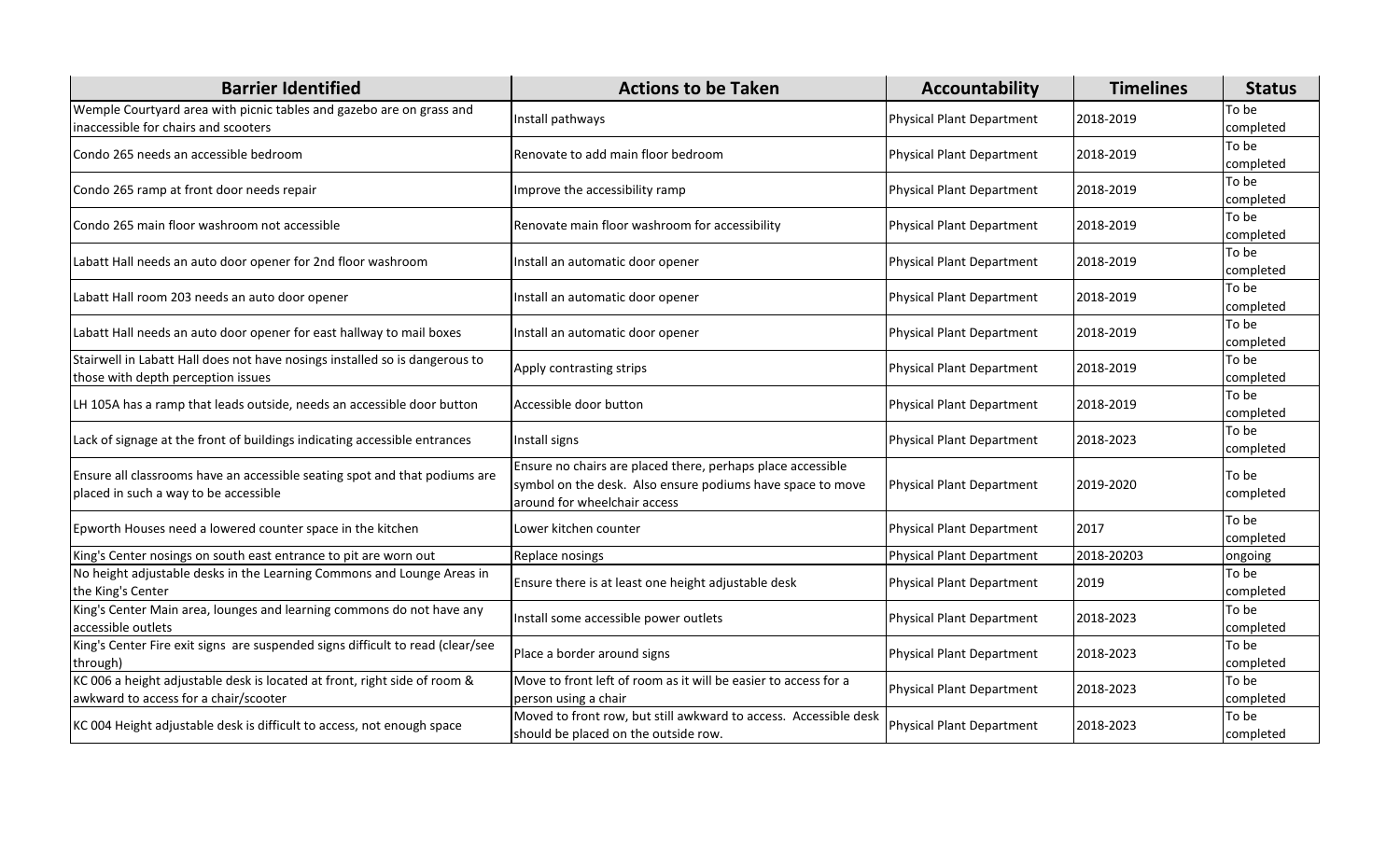| <b>Barrier Identified</b>                                                                                                                                                   | <b>Actions to be Taken</b>                                                                                 | Accountability            | <b>Timelines</b> | <b>Status</b>      |
|-----------------------------------------------------------------------------------------------------------------------------------------------------------------------------|------------------------------------------------------------------------------------------------------------|---------------------------|------------------|--------------------|
| KC 004 Door does not open automatically when button is pushed handle<br>must be used                                                                                        | Adjust so only button is needed to open door                                                               | Physical Plant Department | 2018-2023        | To be<br>completed |
| KC 004, 005, 006 Automatic doors give access to courtyard area only. Must<br>use stairs if you wish to access campus.                                                       | Post a sign stating door leads to courtyard only; use of stairs<br>required to reach other areas of campus | Physical Plant Department | 2018-2023        | To be<br>completed |
| King's Center Fitness Area new accessible bike is located next to a pillar, and<br>therefore only accessible on one side                                                    | Move to a different location so that an individual may transfer<br>from either side                        | Physical Plant Department | 2018-2023        | To be<br>completed |
| King's Center Fitness Area it is necessary to tap card, push the accessible<br>button and open door at the same time to gain entry which is very awkward                    | Have door open automatically when button pushed after card<br>swiped                                       | Physical Plant Department | 2018-2023        | To be<br>completed |
| King's Center Fitness Area bathroom has no "automatic door sign"                                                                                                            | Apply sign to door                                                                                         | Physical Plant Department | 2018-2023        | To be<br>completed |
| King's Center Fitness Area female bathroom the soap dispenser is in<br>accessible, located on mirror, between sinks and inaccessible                                        | Move to an accessible location, e.g to right of garbage bin                                                | Physical Plant Department | 2018-2023        | To be<br>completed |
| King's Center Fitness Area clothing and towel hooks are inaccessible as they<br>are too high and the bench is in the way                                                    | Move some to an accessible location                                                                        | Physical Plant Department | 2018-2023        | To be<br>completed |
| King's Center Fitness Area telephone is inaccessible as a bench is located in<br>front of phone                                                                             | Move bench                                                                                                 | Physical Plant Department | 2018-2023        | To be<br>completed |
| King's Center Fitness Area lockers in change room inaccessible, blocked by<br>bench                                                                                         | Move bench to another area, or shorten so that some lockers are<br>accessible                              | Physical Plant Department | 2018-2023        | To be<br>completed |
| King's Center lower level, accessible restroom has no "automatic door sign"                                                                                                 | Apply signage to door                                                                                      | Physical Plant Department | 2018-2023        | To be<br>completed |
| King's Center lower level accessible restroom the accessible door opener is<br>not always accessible when the hallway door is left open, it blocks the<br>accessible button | Ensure door is not left open, or move button                                                               | Physical Plant Department | 2018-2023        | To be<br>completed |
| King's Center south exit by Café '54 the accessible door opener is awkward to<br>access as it is blocked by people lining up at Café '54                                    | Move to a different location                                                                               | Physical Plant Department | 2018-2023        | To be<br>completed |
| King's Center Café '54 refrigerator door is difficult to open door during the<br>summer months as condiment table blocks access                                             | Move condiments to another location                                                                        | Physical Plant Department | 2018-2023        | To be<br>completed |
| King's Center learning commons ramp is too steep                                                                                                                            | Needs grading                                                                                              | Physical Plant Department | 2018-2023        | To be<br>completed |
| King's Center all bannisters are made of metal with sharp edges                                                                                                             | Can cause injury is gripping tightly to prevent a fall                                                     | Physical Plant Department | 2018-2023        | To be<br>completed |
| King's Center elevator doors closes very quickly                                                                                                                            | Adjust timing on doors                                                                                     | Physical Plant Department | 2018-2023        | To be<br>completed |
| King's Center 207 no "automatic door sign"                                                                                                                                  | Apply signage to door                                                                                      | Physical Plant Department | 2018-2023        | To be<br>completed |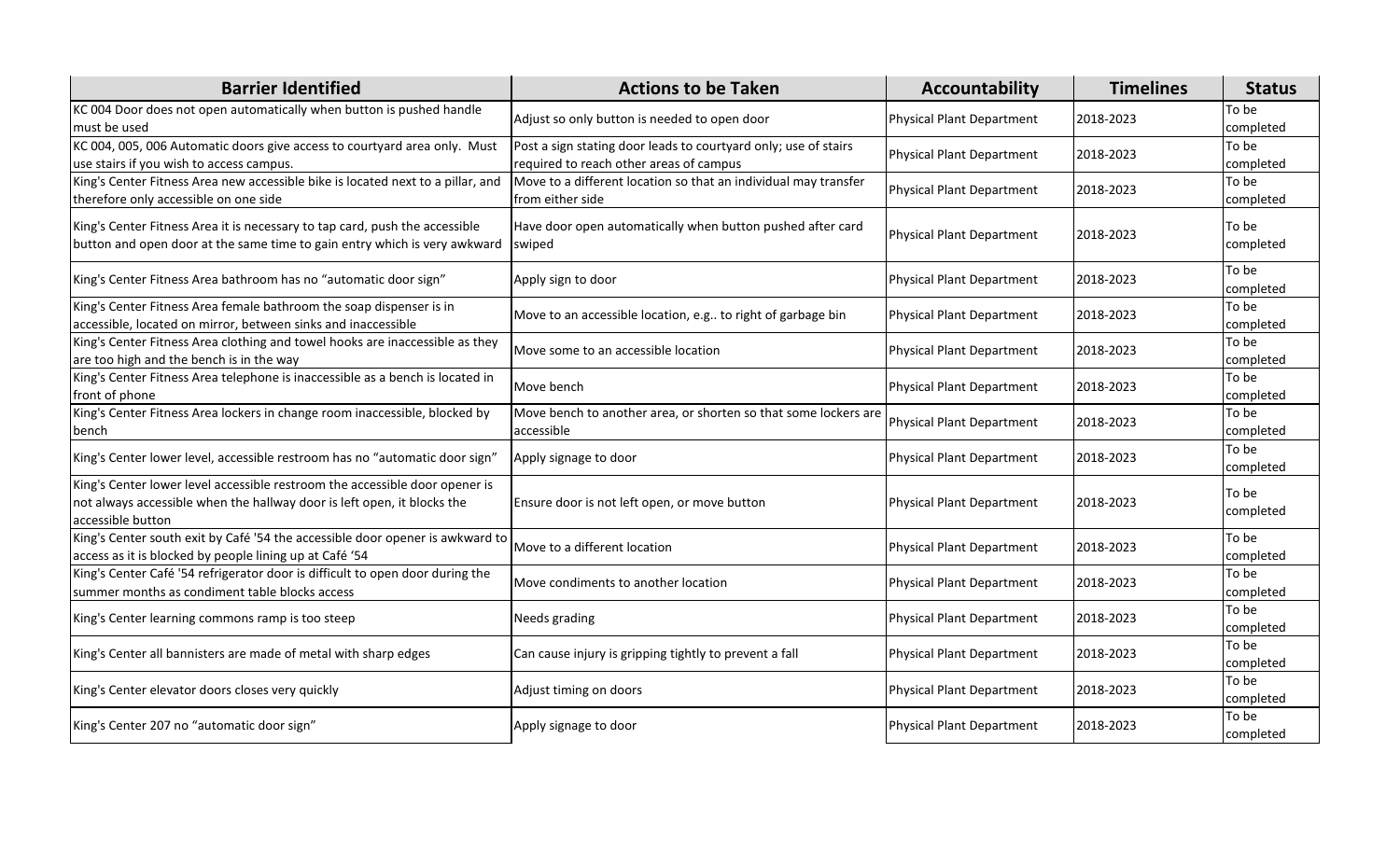| <b>Barrier Identified</b>                                                                                                                                                                                                  | <b>Actions to be Taken</b>                                                                       | Accountability            | <b>Timelines</b> | <b>Status</b>      |
|----------------------------------------------------------------------------------------------------------------------------------------------------------------------------------------------------------------------------|--------------------------------------------------------------------------------------------------|---------------------------|------------------|--------------------|
| King's Center meeting room doors none are accessible                                                                                                                                                                       | Install automatic openers on some / all of the meeting rooms                                     | Physical Plant Department | 2018-2023        | To be<br>completed |
| King's Center all accessible door bars are difficult to use, especially for those<br>with limited foot movement                                                                                                            | Switch to non bar accessible doors                                                               | Physical Plant Department | 2018-2023        | To be<br>completed |
| Walkways north of crosswalk to Labatt Hall have uneven surfaces                                                                                                                                                            | Walkway is uneven and made of different materials. Concrete is<br>cracked and needs repaving     | Physical Plant Department | 2021             | To be<br>completed |
| Dante Leonardon front entrance is inaccessible.                                                                                                                                                                            | No ramp and door needs an automatic opener.                                                      | Physical Plant Department | 2018-2023        | To be<br>completed |
| DL 112 and DL 114 door is inaccessible                                                                                                                                                                                     | Needs a door opener                                                                              | Physical Plant Department | 2018-2023        | To be<br>completed |
| Dante Leonardon back entrance is inaccessible                                                                                                                                                                              | No ramp and door needs an automatic opener.                                                      | Physical Plant Department | 2018-2023        | To be<br>completed |
| Dante Leonardon front and rear entrances need nosings for visually impaired<br>persons                                                                                                                                     | Paint yellow strip on stairs                                                                     | Physical Plant Department | 2018-2023        | To be<br>completed |
| Stairwell leading to the basement in Dante Leonardon is poorly lit making it<br>dangerous for visually impaired people to traverse up and down the stairs                                                                  | Replace with brighter bulbs/add more lighting                                                    | Physical Plant Department | 2018-2023        | To be<br>completed |
| DL012 Classroom no nosings on the edge of stairs                                                                                                                                                                           | Needs nosings                                                                                    | Physical Plant Department | 2018-2023        | To be<br>completed |
| DL 210 counter is not accessible                                                                                                                                                                                           | A section will need to be lowered to make accessible                                             | Physical Plant Department | 2021             | To be<br>completed |
| Academic Dean's Office Waiting area does not have a space for a person to<br>wait in a wheelchair                                                                                                                          | Remove a chair and create a space for a wheelchair                                               | l Academic Dean's Office  | 2018             | To be<br>completed |
| Annex Psychology Labs have stairs making the rooms inaccessible for persons<br>in wheelchairs and the stairs have no nosings making it dangerous for visually Install ramp and paint nosings on stairs<br>impaired persons |                                                                                                  | Physical Plant Department | 2018-2023        | To be<br>completed |
| Annex 3rd floor hallway very narrow and may be inaccessible for wider<br>scooters and chairs                                                                                                                               | Post a sign at the elevator indicating maximum width                                             | Physical Plant Department | 2018-2023        | To be<br>completed |
| Annex 3rd floor lift has a pull door and is key operated                                                                                                                                                                   | Install remote opener and keypad operating system                                                | Physical Plant Department | 2018-2023        | To be<br>completed |
| SA 060 Classroom is accessible only in the back. Stairs are required to reach<br>front of room                                                                                                                             | Can a ramp be installed?                                                                         | Physical Plant Department | 2018-2023        | To be<br>completed |
| Faculty Building path and ramp to the entrance the incline is very steep                                                                                                                                                   | Can it be graded appropriately or can an alternative route to the<br>Faculty Building be created | Physical Plant Department | 2018-2023        | To be<br>completed |
| Faculty Building Entrance does not have signage indicating classroom and<br>room locations                                                                                                                                 | Create a post signs by front door                                                                | Physical Plant Department | 2018-2023        | To be<br>completed |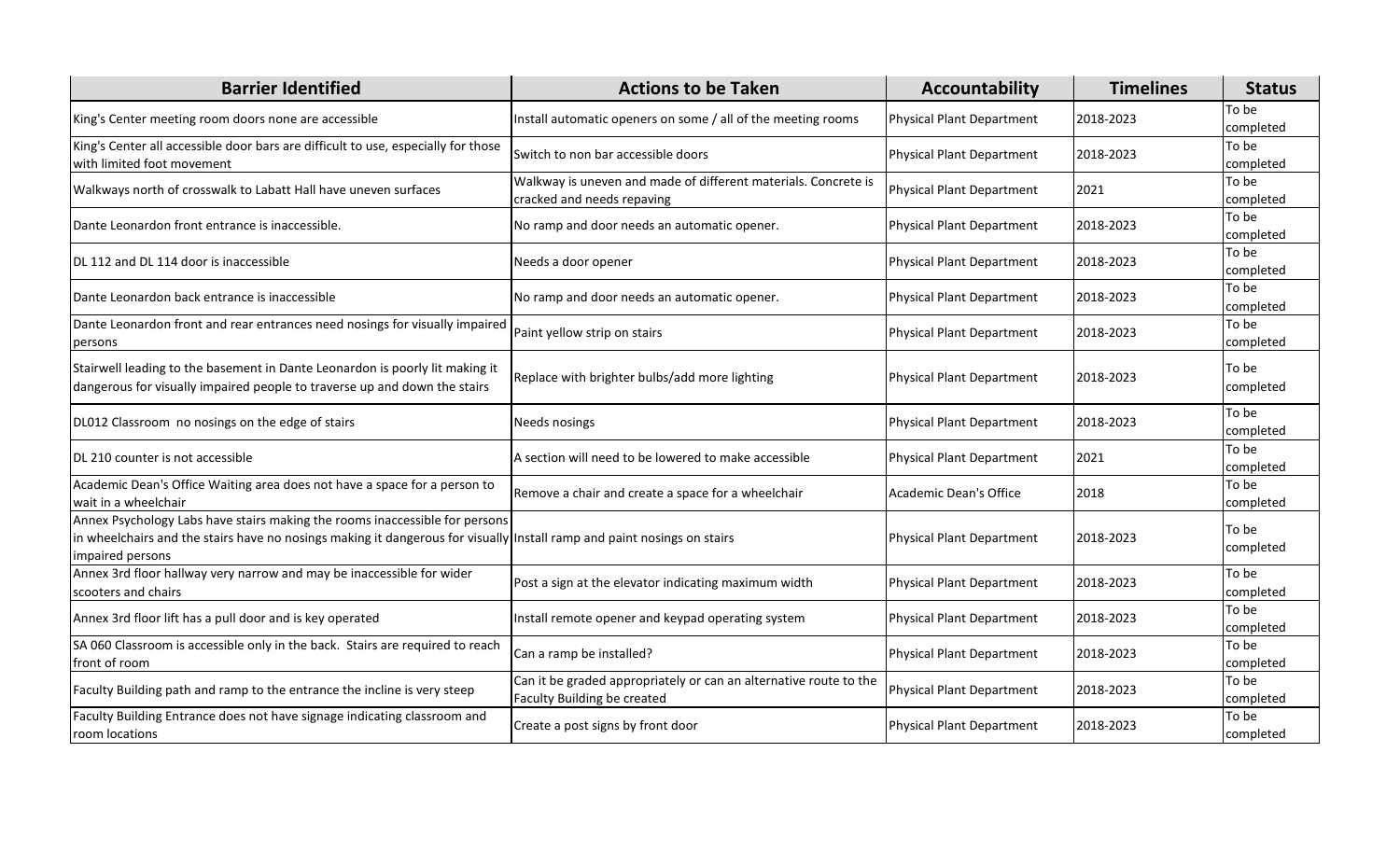| <b>Barrier Identified</b>                                                                                                                   | <b>Actions to be Taken</b>                                                                                                                               | Accountability                   | <b>Timelines</b> | <b>Status</b>      |  |
|---------------------------------------------------------------------------------------------------------------------------------------------|----------------------------------------------------------------------------------------------------------------------------------------------------------|----------------------------------|------------------|--------------------|--|
| Faculty Building second floor washrooms do not have auto door openers                                                                       | Install automatic door openers                                                                                                                           | <b>Physical Plant Department</b> | 2018-2023        | To be<br>completed |  |
| Faculty Building Emergency exit west side is inaccessible                                                                                   | Install accessible buttons at doors from hallway to stairwell area<br>and on exit. Install ramp exit to outdoors.                                        | Physical Plant Department        | 2018-2023        | To be<br>completed |  |
| Broughdale Hall the elevator doors close to quickly to exit safely                                                                          | Adjust timing on doors                                                                                                                                   | <b>Physical Plant Department</b> | 2018-2023        | To be<br>completed |  |
| BH006 Door to MSW Student Room is inaccessible                                                                                              | Install automatic door openers                                                                                                                           | <b>Physical Plant Department</b> | 2018-2023        | To be<br>completed |  |
| BH006 Foyer chairs are being placed in doorways limiting access                                                                             | remove chairs from entrances                                                                                                                             | <b>Physical Plant Department</b> | 2018-2023        | To be<br>completed |  |
| Broughdale Hall 2nd floor landing near elevator risers are solid, clear and<br>makes it difficult to judge depth perception                 | Apply nosings                                                                                                                                            | <b>Physical Plant Department</b> | 2018-2023        | To be<br>completed |  |
| Broughdale Hall Lower level Lounge the hand sanitizer dispenser is too high                                                                 | Lower                                                                                                                                                    | <b>Physical Plant Department</b> | 2018-2023        | To be<br>completed |  |
| Broughdale Hall lower level lounge area the phone is too high                                                                               | lower                                                                                                                                                    | Physical Plant Department        | 2018-2023        | To be<br>completed |  |
|                                                                                                                                             | <b>Information and Communication</b>                                                                                                                     |                                  |                  |                    |  |
| Course Outlines are not in accessible formats                                                                                               | Training staff and faculty in how to create word and PDF<br>documents in accessible formats. Ensuring existing documents<br>are edited for accessibility | <b>ITS and HR</b>                | 2018-2023        | To be<br>completed |  |
| Need accessible formats for fire safety plans                                                                                               | Ensure fire safety plans are available in accessible formats and<br>available on the website                                                             | HR/ITS                           |                  | To be<br>completed |  |
| Develop a feedback form as part of the requirements for integrated<br>standards so that the community can provide feedback to the committee | Currently able to do with email, perhaps other forms could be<br>explored, tweeting, texting, forms.                                                     | HR/ITS                           |                  | To be<br>completed |  |
| <b>Customer Service Barriers</b>                                                                                                            |                                                                                                                                                          |                                  |                  |                    |  |
| Student employees need to receive AODA training                                                                                             | Follow up needed with leaders to ensure their student staff are<br>trained at time of hire                                                               | <b>HR</b>                        | 2018-2023        | Ongoing            |  |
| Student Council and student leaders should received training in AODA                                                                        | Student Affairs will monitor and ensure training is offered and<br>completed                                                                             | <b>Student Affairs</b>           | 2018-2023        | To be<br>completed |  |
| <b>Attitudinal Barriers</b>                                                                                                                 |                                                                                                                                                          |                                  |                  |                    |  |
| Student Leaders should receive mental health training that addresses<br>reducing barriers for students with MH issues                       | Have a central location that arranges the training                                                                                                       | <b>Student Affairs</b>           | 2018-2023        | To be<br>completed |  |
| Need for an Accessibility Committee that advocates for disabled members of<br>our community                                                 | Create an accessibility committee and meet regularly to discuss<br>accessibility issues                                                                  | <b>HR</b>                        | 2018-2023        | Ongoing            |  |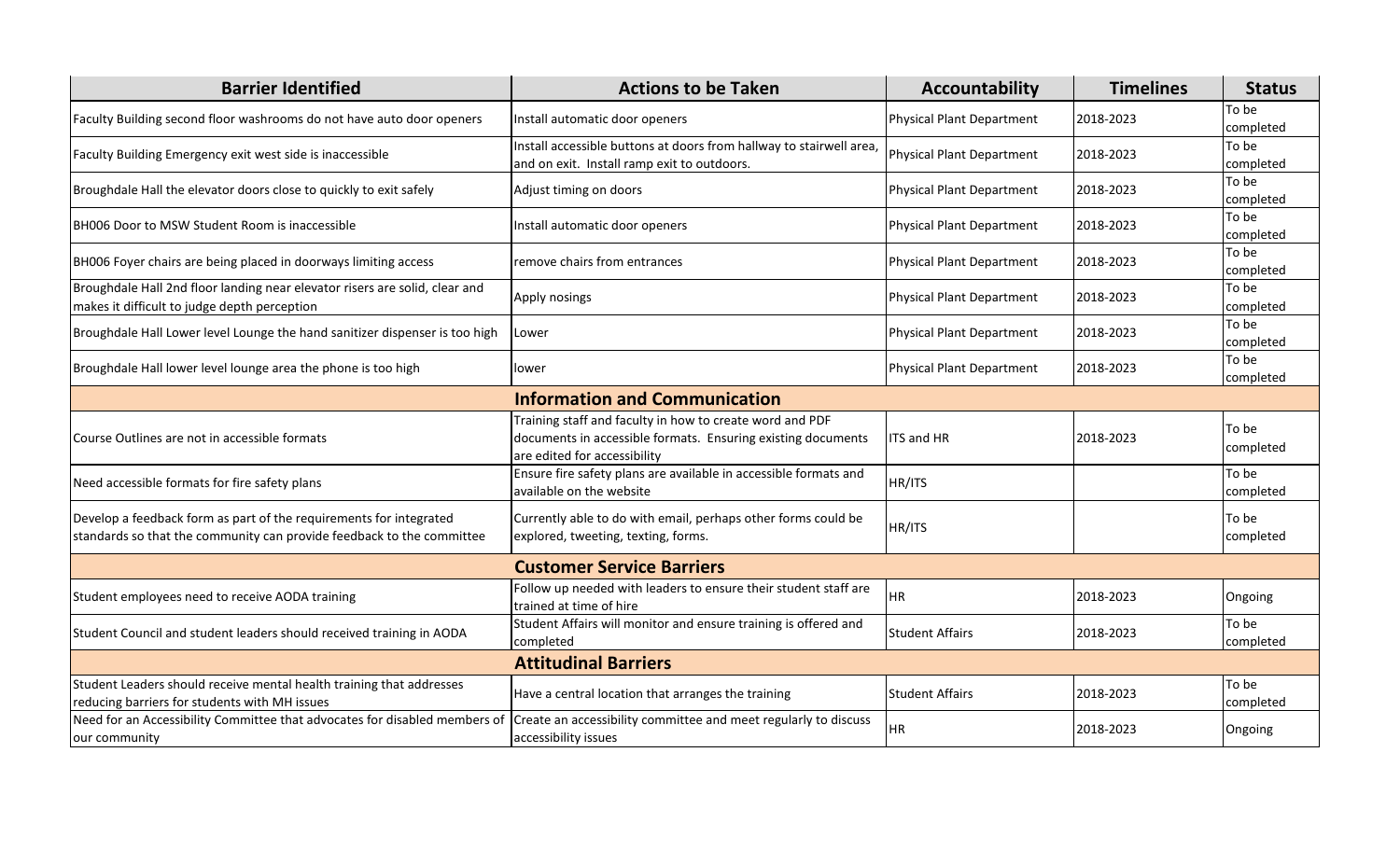| <b>Barrier Identified</b>                                                                                                                                                                                       | <b>Actions to be Taken</b>                                                                                                                              | Accountability            | <b>Timelines</b> | <b>Status</b>                          |
|-----------------------------------------------------------------------------------------------------------------------------------------------------------------------------------------------------------------|---------------------------------------------------------------------------------------------------------------------------------------------------------|---------------------------|------------------|----------------------------------------|
| Websites must meet the requirements for Accessibility under the standards                                                                                                                                       | To be completed updating and monitoring of sites to ensure it<br>meets obligations under AODA                                                           | <b>ITS</b>                | 2018-2021        | Standard to be<br>completed by<br>2021 |
|                                                                                                                                                                                                                 | <b>Policies and or Practices Causing Barriers</b>                                                                                                       |                           |                  |                                        |
| Create a Duty to Accommodate Policy                                                                                                                                                                             | For employees to clearly see accommodation goals of the<br>organization                                                                                 | <b>HR</b>                 | 2018-2023        | To be<br>completed                     |
|                                                                                                                                                                                                                 | <b>Employment Barriers</b>                                                                                                                              |                           |                  |                                        |
| Employees who have identified themselves as having a disability must have<br>an individualized emergency response plan in necessary                                                                             | HR to respond to such requests in a reasonable timeframe,<br>document the plan and keep in employee file                                                | <b>HR</b>                 | 2018             | To be<br>completed                     |
| Individualize emergency response plans for employees that identify a<br>disability and that they require a personalized plan                                                                                    | Communicate and encourage any employee with a short or long<br>term disability to meet with HR to discuss emergency planning<br>and accommodation plans | IHR.                      | 2018             | To be<br>completed                     |
| Emergency plans, procedures and building maps are not easily found                                                                                                                                              | Make the plans easier to find and intuitive                                                                                                             | <b>HR</b>                 | 2018             | To be<br>completed                     |
| An individualized accommodation plan that is reviewed regularly for<br>employees who have identified themselves as having a disability                                                                          | HR to respond to such requests in a reasonable timeframe,<br>document the plan and keep in employee file, and schedule<br>reviews of plan with employee | <b>HR</b>                 | 2018             | To be<br>completed                     |
| Training for leaders on how to support employee with a disability in<br>performance.                                                                                                                            | Create a training package for leaders                                                                                                                   | IHR.                      | 2018-2023        | To be<br>completed                     |
|                                                                                                                                                                                                                 | <b>Transportation Barriers</b>                                                                                                                          |                           |                  |                                        |
|                                                                                                                                                                                                                 | <b>Built Environment Barriers</b>                                                                                                                       |                           |                  |                                        |
| There are some inaccessible classrooms and they should be noted to ensure<br>those with accessibility needs are not assigned to those classrooms: Dante<br>Leonardon 130, Dante Leonardon 012 & South Annex 060 | The building is older, installing accessible equipment is not<br>feasible. However any renovations to the building, accessibility<br>will be forefront. | Physical Plant Department | 2018-2023        | To be<br>completed                     |
| Lack of a universal washroom with an adult change table                                                                                                                                                         | Universal washroom and adult change table to be installed in<br>new buildings or newly renovated buildings as necessary                                 | <b>Physical Plant</b>     | 2018-2023        | To be<br>completed                     |
| Lack of accessible outside public eating areas.                                                                                                                                                                 | Ensure 1 table is accessible, and the ground leading to the table is $\rvert$ Physical Plant<br>firm and stable and there are spaces for mobility aids. |                           | 2018-2023        | To be<br>completed                     |
| Not all Fire Exits have automatic door openers                                                                                                                                                                  | Ensure doors to fire exits are automatic, or at minimum door<br>handles should have levers.                                                             | <b>Physical Plant</b>     | 2018-2023        | Ongoing                                |